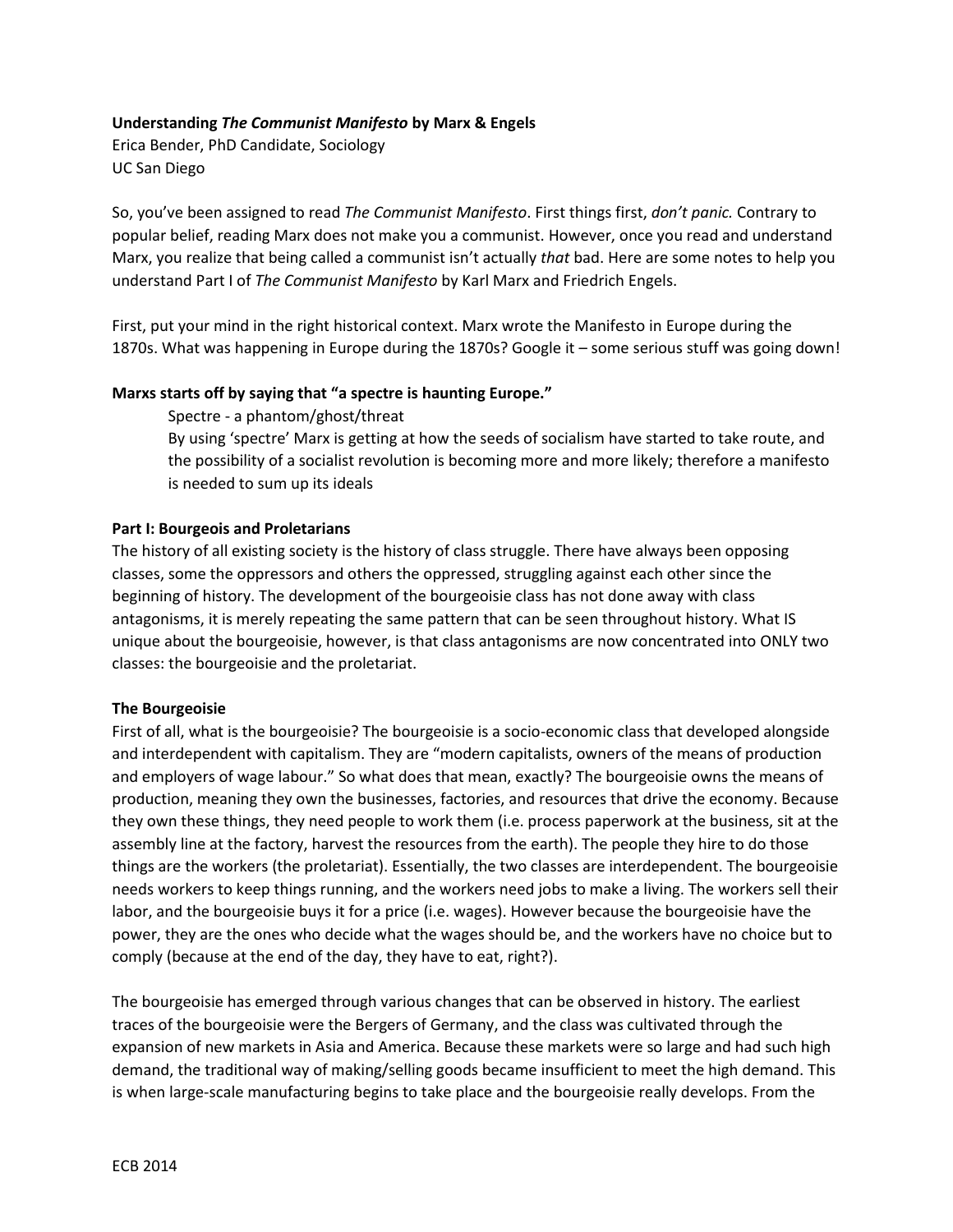development of this kind of manufacturing came even larger industrial modes of production, owned by millionaire "Titans of Industry" (think Carnegie and Rockefeller). From here, modern industry has only continued to develop to this day.

## There are two points Marx wants us to take from the bourgeoisie class history:

1. That in its development, it has emerged as a single class and pushed to the background all other pre-existing classes (that were once multitudinous and interdependent), lumping them all together into one larger class (the proletariat).

2. "The modern bourgeoisie is itself the product of a long course of development, of a series of revolutions in the modes of production and exchange." This is a taste of Marx's 'materialist theory of history'. Marx theorizes that the relations of production are the primary and most fundamental way a society is organized. When the relations change (e.g. feudalism vs. modern industry), society changes along with it. the relations of production is the 'base' of all society. In other words, the relations of production is a social structure that determines all other social structures in society.

# Later in the chapter, Marx sums up:

*"We see then: the means of production and of exchange, on whose foundation the bourgeoisie built itself up, were generated in feudal society. At a certain stage in the development of these means of production and exchange, the conditions under which feudal society produced...became no longer compatible with the already developed productive forces [i.e. the expansion of markets]...they had to be burst asunder... Into their place stepped free competition," which was accompanied by a corresponding social and political order.*

But wait, isn't industry a good thing? Aren't 'expanding markets' and 'industrial growth' and 'free competition' all good? And if the bourgeoisie class played a role in making that happen, what's the problem? *In other words, what's so bad about the bourgeoisie?*

Marx instructs on several problems with this class, of which I will only highlight a few:

- The bourgeoisie's only priority is profit. So the only way the bourgeoisie can survive is by constantly changing and revolutionizing the relations of production to increase their output and make new products. But remember that, as noted above, changing relations of production means that it is constantly changing sociey too. The problem is, relations change too fast, creating an "uninterrupted disturbance of all social conditions, [and] everlasting uncertainty and agitation." Marx goes on to warn that relations that were once fixed and reliable "are swept away, [and] all new [relations] become antiquated before they can ossify. All that is solid melts into air, all that is holy is profaned..." (One way to think about this is how technology advances so quickly that we are hardly able to keep up. If you buy a laptop it will be 'outdated' 1 year later.)
- The profit-driven mentality also makes the bourgeoisie constantly seek new markets, thereby taking them all over the globe and turning every country and society into their consumers. What's the problem with this?
- The bourgeoisie comes to own resources that actually belong to the people living in that country (i.e. national resources such as water, coffee, minerals, etc; an example of this is how the WTO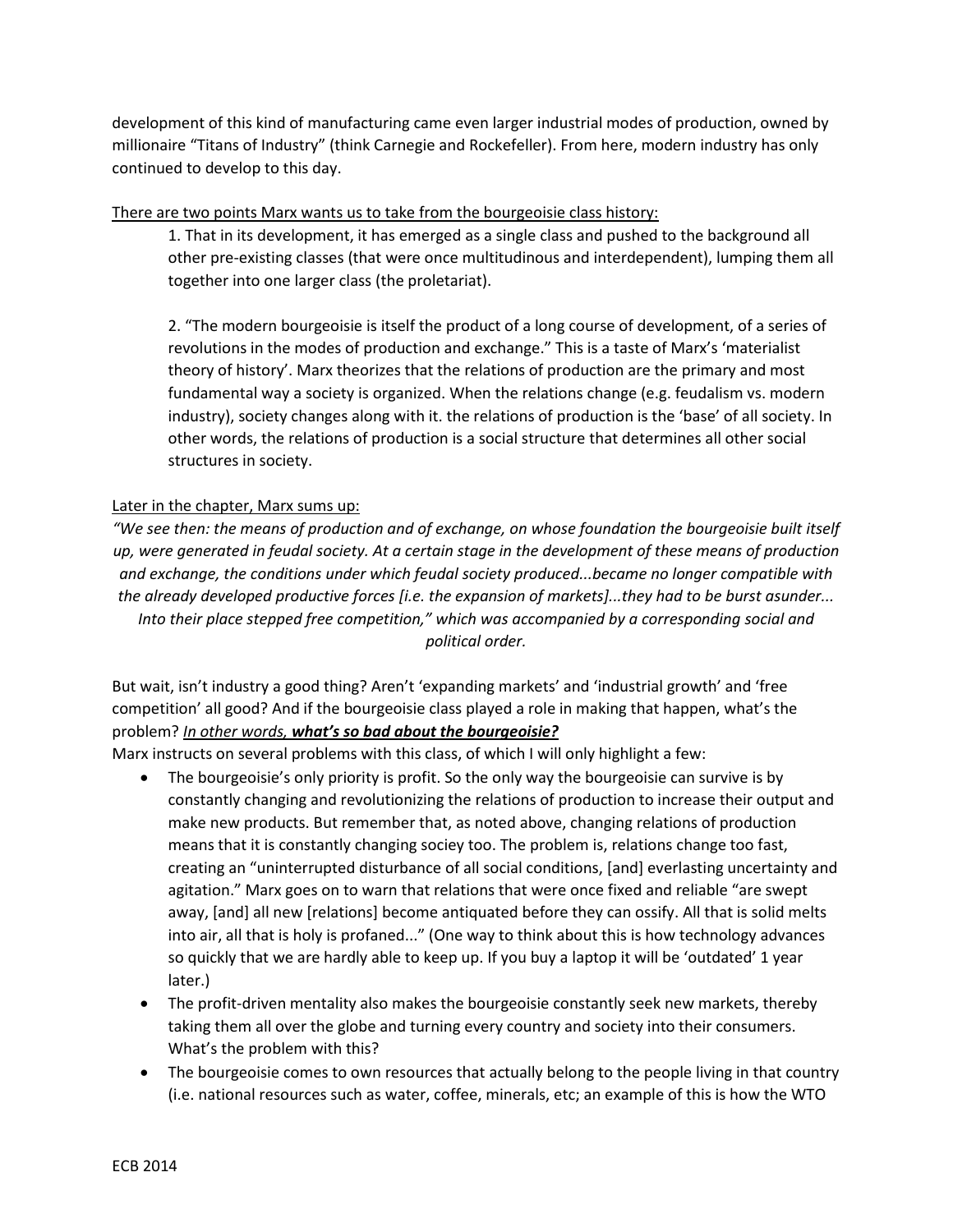sells national resources to large corporations who then charge local people for the products they once got for free or for a very minimal price)

- People in these new markets come to want things that they never wanted before, sometimes things that are totally ridiculous (Example: look up "Avon in the Amazon" on YouTube)
- The bourgeoisie has concentrated power and resources into relatively few hands; as a result, governments become more centralized and local people/governments lose their sovereignty.

But, there is an even bigger problem with the bourgeoisie society: it cannot naturally sustain itself. It gets too big, it expands too quickly, it produces so much that it creates INEVITABLE economic crises that get bigger and more dangerous as time goes on. Marx compares capitalism to a "sorcerer, who is no longer able to control the powers of the nether world whom he has called up by his spells."

The unsustainability of bourgeois society is an important point for Marx: the nature of the bourgeoisie creates the conditions for its own undoing: "The weapons with which the bourgeoisie felled feudalism...are now turned against the bourgeoisie itself." And who will be the ones the end the bourgeoisie? The proletariat, the workers.

# **The Proletariat**

As mentioned above, the proletariat are the class of workers who work for the bourgeoisie. The bourgeoisie needs the labor of the proletariat to keep things running, so they buy the workers' labor for a price (wages). This relationship is not as fair as it sounds. The bourgeoisie holds all the power, so they not only decide what the price of labor should be, but also whether or not the labor is even valuable; as less 'skill' is required, the value of the labor decreases, and so does the wage. However, because the bourgeoisie are always seeking ways to expand profit, they will always try to decrease their cost and increase their output by using more machines (which don't need to be paid wages) and/or more division of labor; as this happens, the skill of the work goes down, then the wages for the workers go down, and the bourgeoisie are smiling all the way to the bank.

In this arrangement, workers are treated as commodities, which is ultimately dehumanizing to workers who are essentially selling themselves for survival. Even after they get their paychecks, they have no choice but to interact with the rest of bourgeois society which demands the fruit of their labor: rent for the landlord, payments to the grocer and electricity company, and so on. And thus the worker must keep returning the bourgeoisie to sell her labor, what other choice does she have?

Even small business owners and shopkeepers are part of the working class, because they do not generate enough capital to compete on the scale the really drives the industrial economy. They can't compete with large capitalists.

The proletariat workers have always been in friction with the bourgeoisie owners, but have only focused their frustrations locally (on a particular factory or individual bourgeois person) rather than on the whole system of bourgeois production. In other words, they haven't yet had a revolution, but there is plenty of discontent. This will change as time goes on, for a number of reasons:

• As industry develops, capital becomes concentrated among relatively few people, and the working class grows considerably.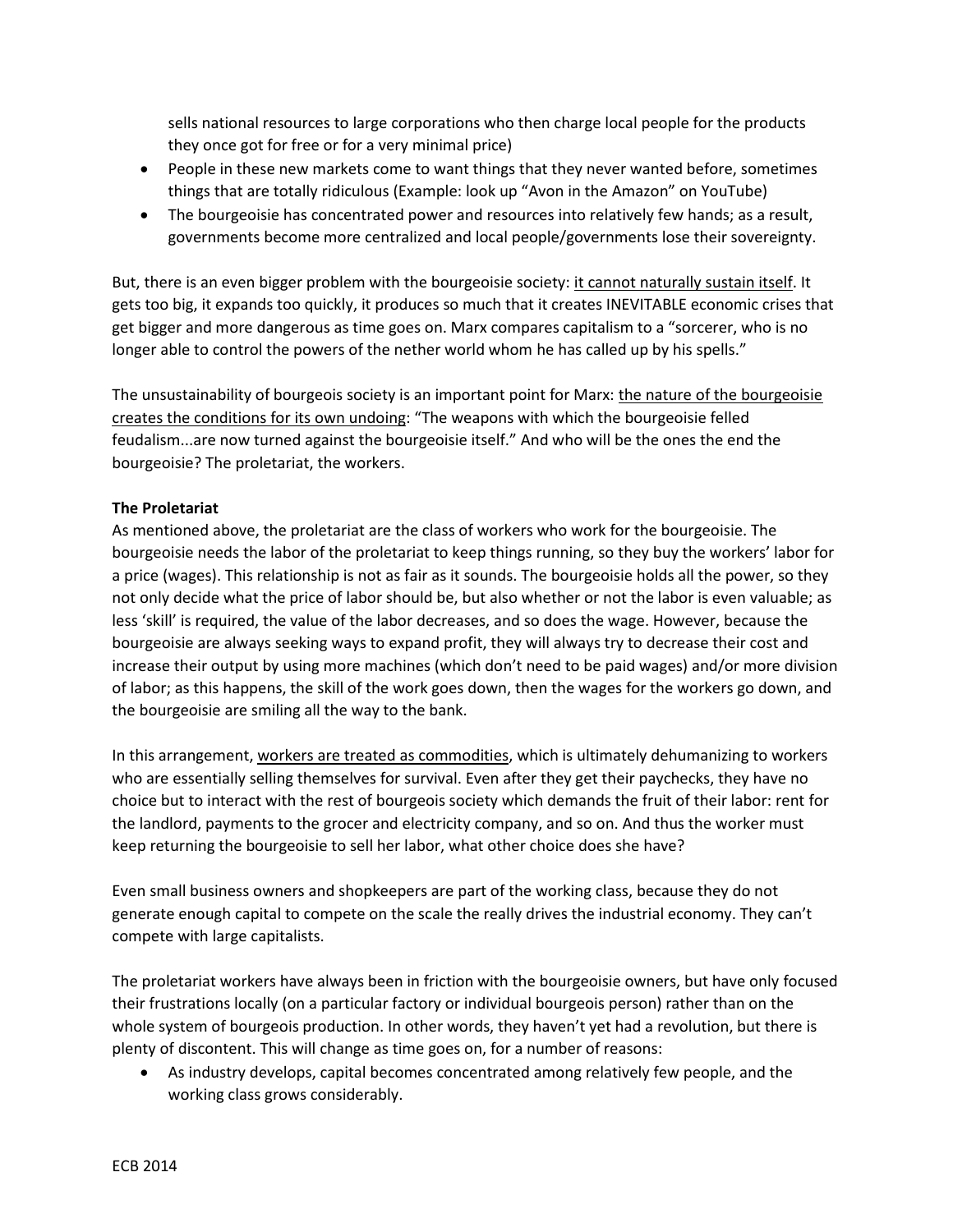- The automation of the workplace will obliterate wages
- The inevitable economic crises of capitalism (recall "the sorcerer" quote above) will make wages unacceptably low and fluctuating

The workers are coming together (in the form of unions), but their coalescence, theoretically, will only continue to grow. However, one thing that prevents this from happening is the fact that workers have to compete against each other for jobs and wages. This keeps them from developing a 'class consciousness' and recognizing that together they have power. But, for a number of reasons, Marx believes that the proletariat can develop its enlightenment to lead to a workers' revolution. The proletariat, embodied by the majority of the people, have the power to be revolutionary.

## **Part II: Proletarians and Communists**

First, Proletarian does NOT mean Communist. They are SEPARATE groups. Proletariat is the whole class of workers in a particular country. Communists are a group who recognize the injustice of bourgeois society and seek to facilitate proletariat workers' movements across the globe.

Communists have three main goals: to facilitate the recognition among workers that the proletariat is class, to overthrow bourgeoisie supremacy, and bring the workers to political power.

Like every other revolution in Marx's theory of human history, the Communist revolution seeks to transform property. Unlike other revolutions, it seeks to eliminate property, rather than merely transform it, because property is the ultimate form of exploitation.

Communists seek the abolition of private property. Many people have a problem with this, so Marx tries to field potential critiques. First, he refutes the idea that having personal property is the same has having freedom and independence. Second, he thinks that personal property that is the result of artistry or personal creation should not be abolished, because there is a difference between personal property and private property. Also, capitalism is corrupting personal property anyway (for example, painters have to purchase their materials to make art from large capitalist craft stores, whereas they used to have to make the materials themselves or trade with other craftspeople).

What communists seek to abolish is modern bourgeois private property because it is the basis of exploitation between the bourgeoisie and the proletariat. Marx explains this from two different angles. First, for capitalism to 'work' it requires the collective effort of almost everyone in society. Yet when this collective effort generates property, the property is not shared collectively. It only belongs to a few people, even though many people contributed to making it happen. Second, capitalists exploit workers in the interest of profits by insisting on paying a 'minimum' wage. This wage is only enough for a worker to exist, it is not enough for him to thrive or move up. If the profit and private property incentives are eliminated, so too will exploitation.

Whereas labor in the capitalist society is used for the sole purpose of creating more capital for the ruling class, labor in the communist society is used to enrich and promote the existence of the laborer herself.